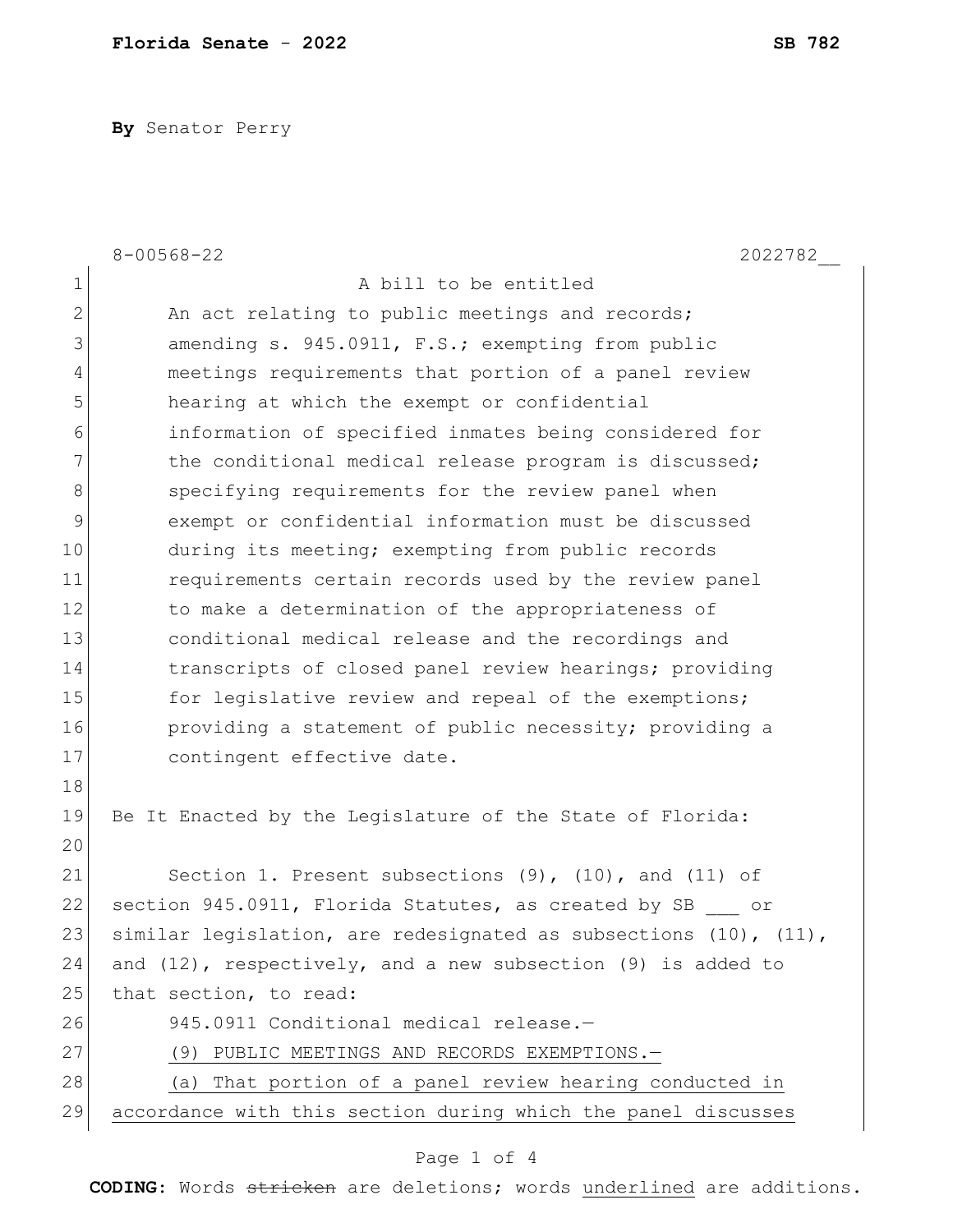|    | $8 - 00568 - 22$<br>2022782                                      |
|----|------------------------------------------------------------------|
| 30 | information that is exempt from public inspection and copying    |
| 31 | requirements under state law or confidential under federal law,  |
| 32 | such as protected health information covered by the Health       |
| 33 | Insurance Portability and Accountability Act, is exempt from s.  |
| 34 | 286.011 and s. 24(b), Art. I of the State Constitution. If the   |
| 35 | panel must discuss exempt or confidential information during the |
| 36 | course of its meeting, all of the following requirements must be |
| 37 | met:                                                             |
| 38 | 1. The panel must announce at the public meeting that, in        |
| 39 | connection with the performance of the panel's duties, exempt or |
| 40 | confidential information must be discussed.                      |
| 41 | 2. The panel must declare the specific reasons that it is        |
| 42 | necessary to close the meeting, or a portion thereof, in a       |
| 43 | document that is a public record and filed with the official     |
| 44 | records of the program.                                          |
| 45 | 3. The entire closed hearing must be recorded. The               |
| 46 | recording must include the times of commencement and termination |
| 47 | of the closed hearing or portion thereof, all discussion and     |
| 48 | proceedings, and the names of the persons present.               |
| 49 | (b) 1. That portion of the records the panel uses to             |
| 50 | determine the appropriateness of conditional medical release     |
| 51 | which includes any exempt or confidential information is         |
| 52 | confidential and exempt from disclosure under s. 119.07(1) and   |
| 53 | s. 24(a), Art. I of the State Constitution.                      |
| 54 | 2. Any audio or video recording or transcript of, and any        |
| 55 | minutes and notes generated during, a closed hearing of the      |
| 56 | panel or closed portion of a hearing of the panel are            |
| 57 | confidential and exempt from disclosure under s. 119.07(1) and   |
| 58 | s. 24(a), Art. I of the State Constitution. Such audio or video  |

## Page 2 of 4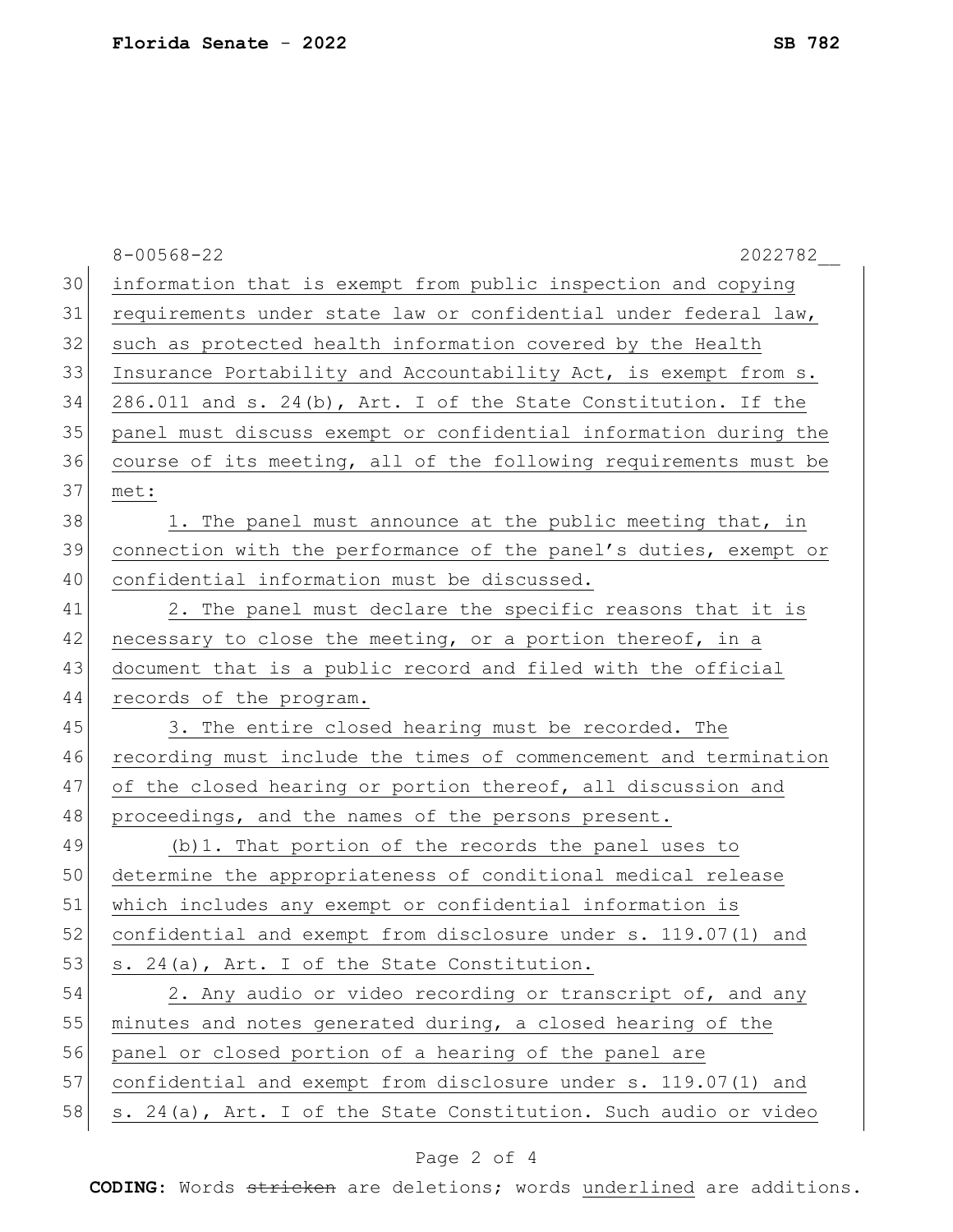|    | $8 - 00568 - 22$<br>2022782                                        |
|----|--------------------------------------------------------------------|
| 59 | recording, transcript, minutes, and notes must be retained         |
| 60 | pursuant to the requirements of s. 119.021.                        |
| 61 | (c) Only members of the panel, the staff supporting the            |
| 62 | panel's functions, the inmate for whom the panel has convened,     |
| 63 | and the licensed medical personnel called by the panel to          |
| 64 | provide testimony regarding exempt or confidential information     |
| 65 | shall be allowed to attend the closed portions of panel            |
| 66 | hearings. The panel shall ensure that any closure of its           |
| 67 | meetings as authorized by this section is limited so that the      |
| 68 | policy of the state in favor of public meetings is maintained.     |
| 69 | (d) This subsection is subject to the Open Government              |
| 70 | Sunset Review Act in accordance with s. 119.15 and shall stand     |
| 71 | repealed on October 2, 2027, unless reviewed and saved from        |
| 72 | repeal through reenactment by the Legislature.                     |
| 73 | Section 2. The Legislature finds that it is a public               |
| 74 | necessity that the hearings or portions of hearings during which   |
| 75 | exempt or confidential information is discussed by the review      |
| 76 | panel considering an inmate's conditional medical release be       |
| 77 | made exempt from s. $286.011$ , Florida Statutes, and s. $24(b)$ , |
| 78 | Article I of the State Constitution. The Legislature finds that    |
| 79 | the rights of an inmate afforded under other state or federal      |
| 80 | laws that deem certain personal information confidential, such     |
| 81 | as protected health information covered by the Health Insurance    |
| 82 | Portability and Accountability Act, should be upheld and that      |
| 83 | the inmate's exempt or confidential information should not be      |
| 84 | disclosed to the public during such hearings. The Legislature      |
| 85 | also finds that it is a public necessity that the recordings and   |
| 86 | transcripts of a panel review hearing and the records used by      |
| 87 | the panel to make its determination be made confidential and       |
|    |                                                                    |

## Page 3 of 4